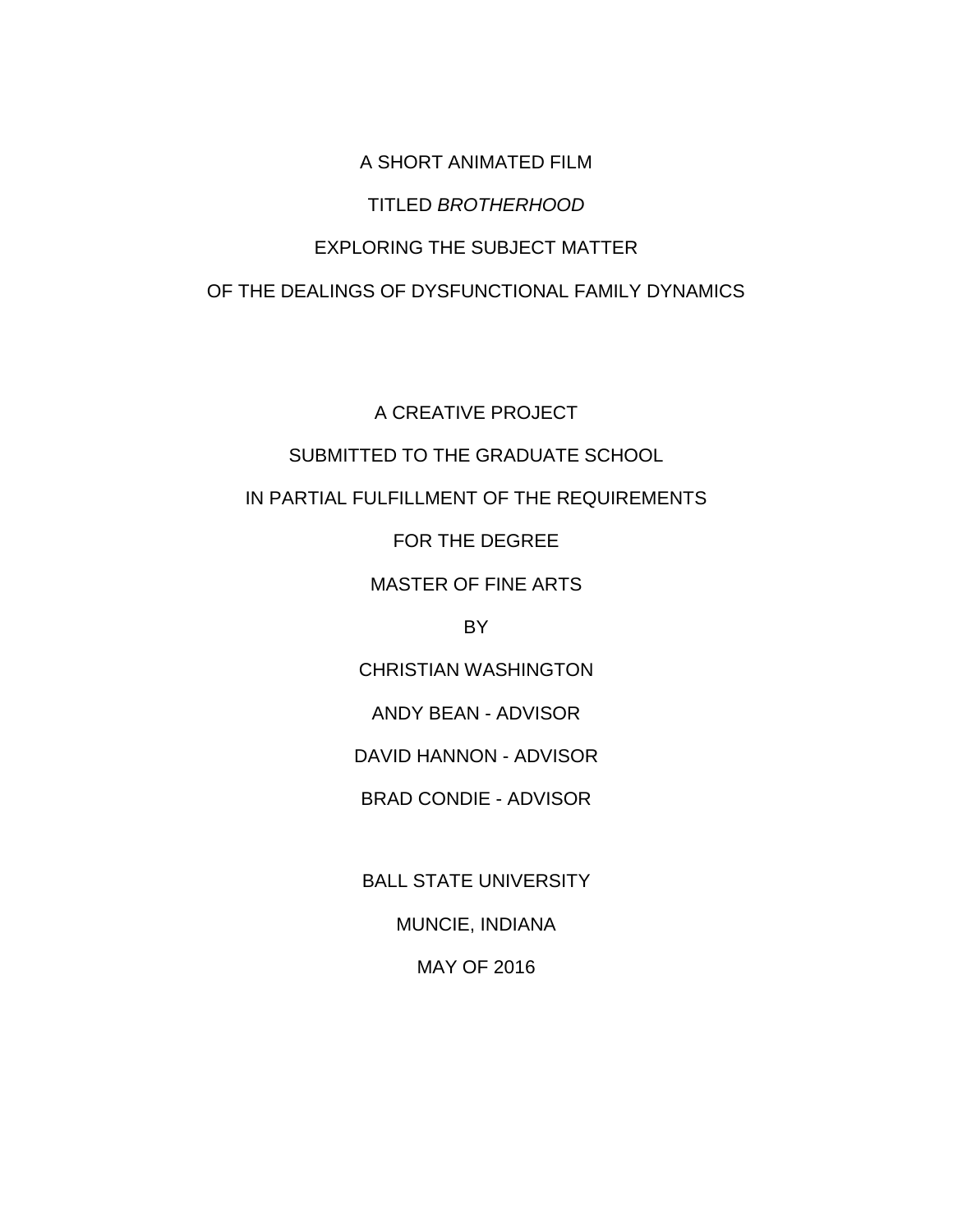#### **Statement of the Problem**

The world of contemporary animation is in a very intriguing phase. On one hand, it is now possible for nearly anyone to make remarkably creative animated works as the tools and means to do so are affordable. At the same time, however, there are now more animated short films than ever before, making it increasingly difficult for an emerging artist to both distinguish and root oneself in today's industry. Despite these challenges, there has also been an increase in regards to the number of opportunities animators have to showcase their work. From the growing number of film festivals, to the formidable sharing hub that is the internet, there are seemingly more ways to showcase one's work than ever before. As a storyteller, my aim is to create work that is appealing, well received, and is relative to a majority of today's society.

For this particular creative project I am interested in addressing a matter that I personally believe is becoming an increasing problem that affects most of the people I know in at least some shape or form. This problem being: the disintegration of the family within today's culture, as well as dealing with dysfunctional family relationships. We live in a world today where divorce is becoming increasingly prominent and numerous children are growing up in single-parent homes. Over the years there has been a steady decline when it comes to the heralded significance of family as seen by the American society, and the ramifications of this has had a direct impact on millions of homes. In a study done by the Pew Research Center in Washington D.C. posted on December 22nd 2014, it has been observed that society has steadily been moving away from many traditional family norms, and towards more different and dynamic family frameworks. As a result one of the changes we can observe is the focus shifting from parental figures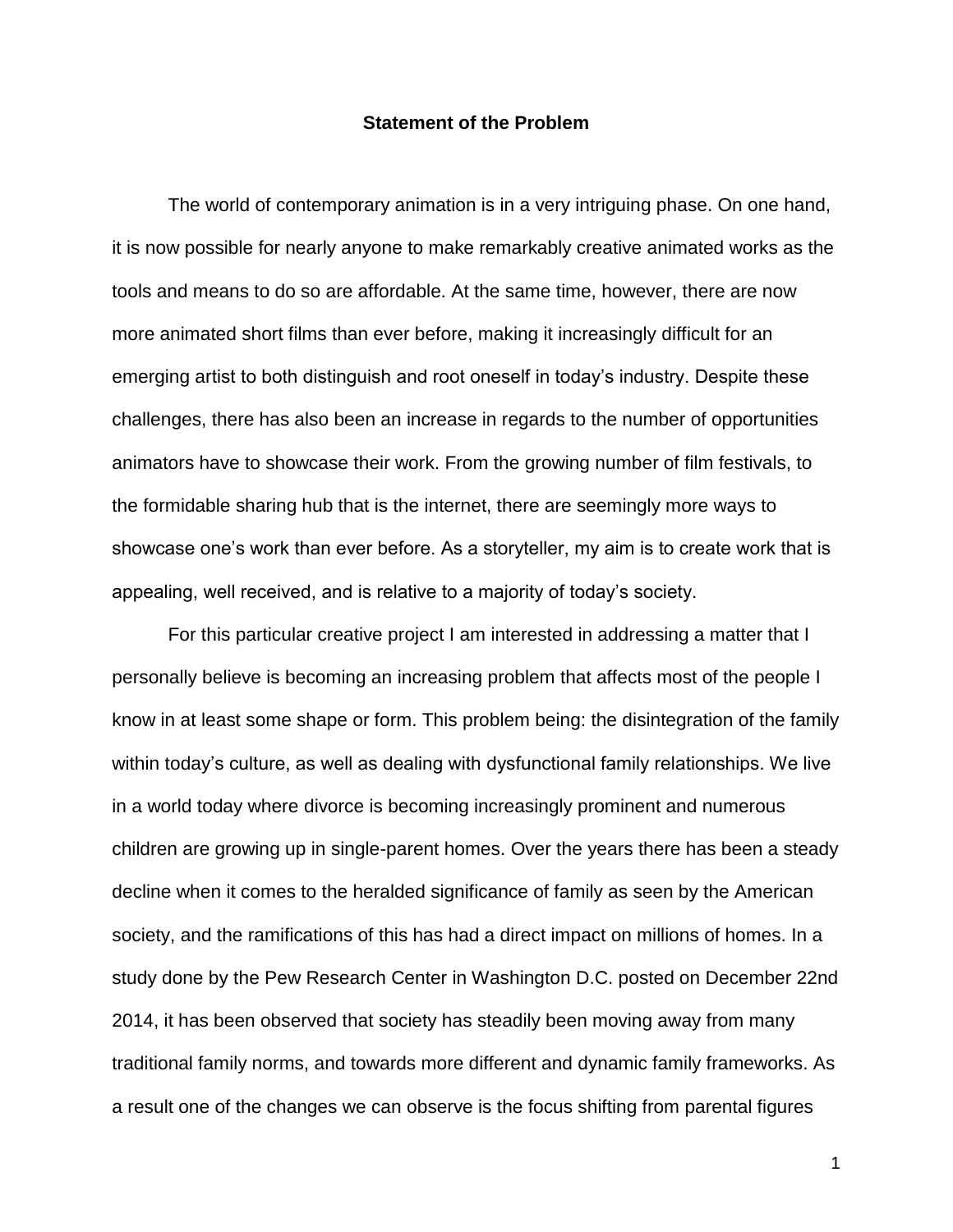being concerned with the wellbeing of their personal family to greater self interest in regards to more personal affairs. The American dream itself is largely built upon the idea of climbing the economic ladder and getting as much revenue and the highest position possible. The catch however as many are now discovering is that if individuals who are parents begin to focus solely on their own personal interests, those closest to them are usually dismissed and to one extreme or another ignored. This tendency can be seen on a number of different levels from teenage moms whom are left to raise their kid alone due to the father's disinterest in the role of responsibility and pursuit of personal interests, to the married couple that eventually encounter hard times and ends up splitting to follow their own desires. In both of these common instances children are far too often caught directly in the middle and are forced to continue throughout life harboring a sense of confusion or pain being raised in what they may see as an atypical family environment. In a study done by the Columbian College of Arts and Sciences it was revealed that 63 percent of youth suicides come from fatherless homes, 85 percent of children exhibiting behavioral disorders come from homes without a father, 70 percent of juveniles in state-operated institutions come from scenarios without a father figure, and kids from healthy two-parent homes are almost twice as likely to achieve success in academics as well as their careers. While on the surface an action such as divorce may be seen as completely rational and fairly common, there are almost always a number of ramifications that go almost completely ignored. For starters, events such as family reunions can become exacerbating as matters such as seeing loved ones on both side of the family is typically far more complicated when you include elements like family tension. As of April 6th 2016, Warren Bowles of Mckendree University posted a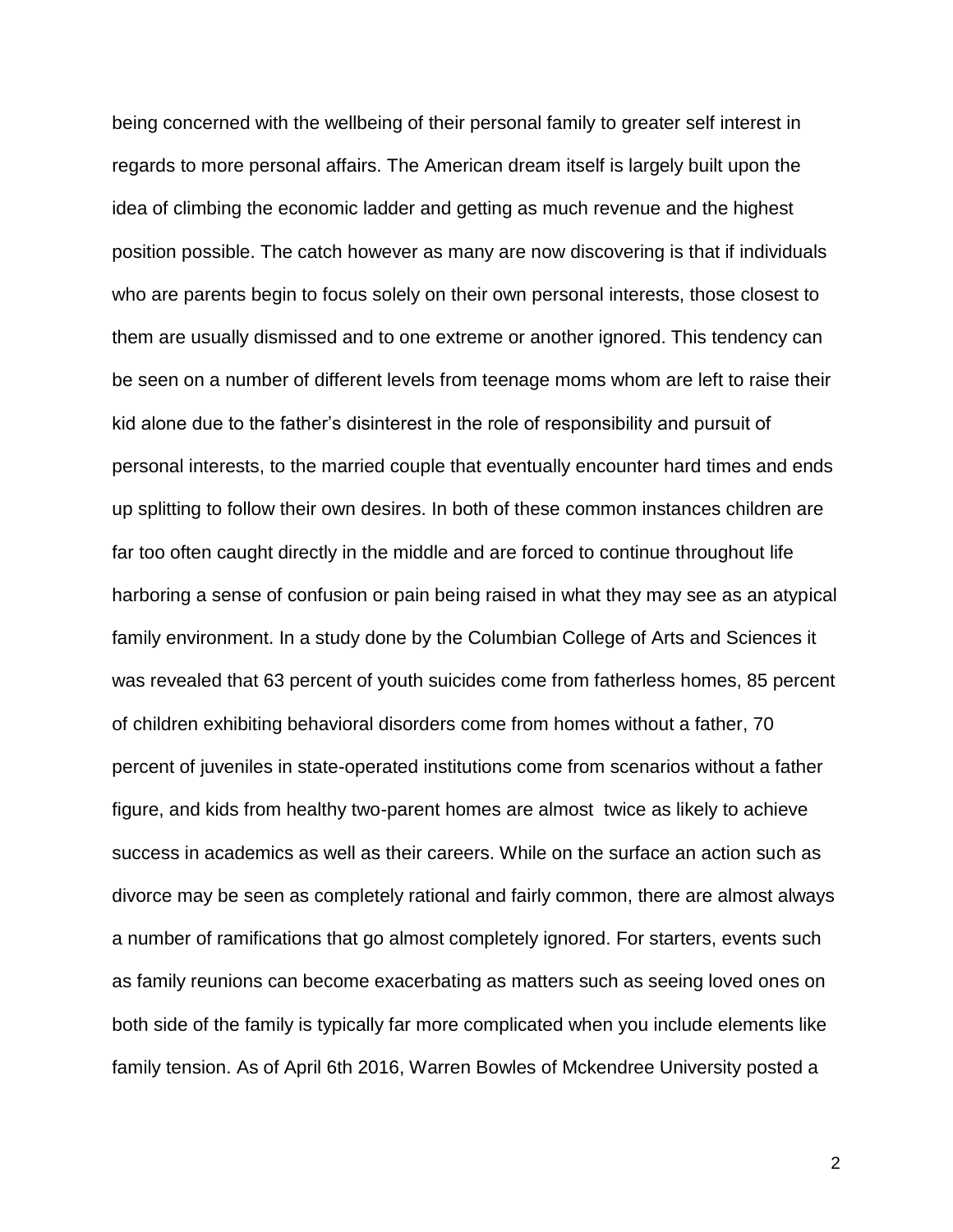study online which covered in great detail many of the repercussions that accompany a child having to be raised through divorced and single parent homes. Many children growing up in broken homes are known to deal with deep feelings of being alone, unloved, and in extreme cases without a direction or purpose. Another common theme found in the cases of children growing up in broken homes is the unfortunate reality that the children often feel a deep sense of hurt which in the long run never fully goes away and can stifle their ability to truly excel in life. It is for these reasons that I believe the latent disintegration of the American family has become a huge problem. In my creative project *Brotherhood*, I take a close look at a middle-class family that is caught up in this exact kind of situation and explore ways that we may be able to rectify what has become an unfortunate issue.

So at this point we have been able to see how the increase of declining family environments has a major impact on our society as a whole, and more specifically in the lives of our children. With that acknowledged, the question we must ask is, what then can be done in order to address this particular issue. While it may be true that our society has begun to devalue the family dynamic itself, one aspect of life that is still held in fairly high regard is the importance of love. All you have to do is turn on a television or listen to a few songs on the radio, and it would not take long before you encountered a show, commercial, or song that touched upon this very matter. The problem is however, that the term "love" has been thrown around so regularly that it has begun to lose its original meaning. Through my experience whenever given the chance to discuss what love is with any person in their twenties or in their teen years, I encounter explanations that focus on the intense feeling between two people or even for an object. If you ask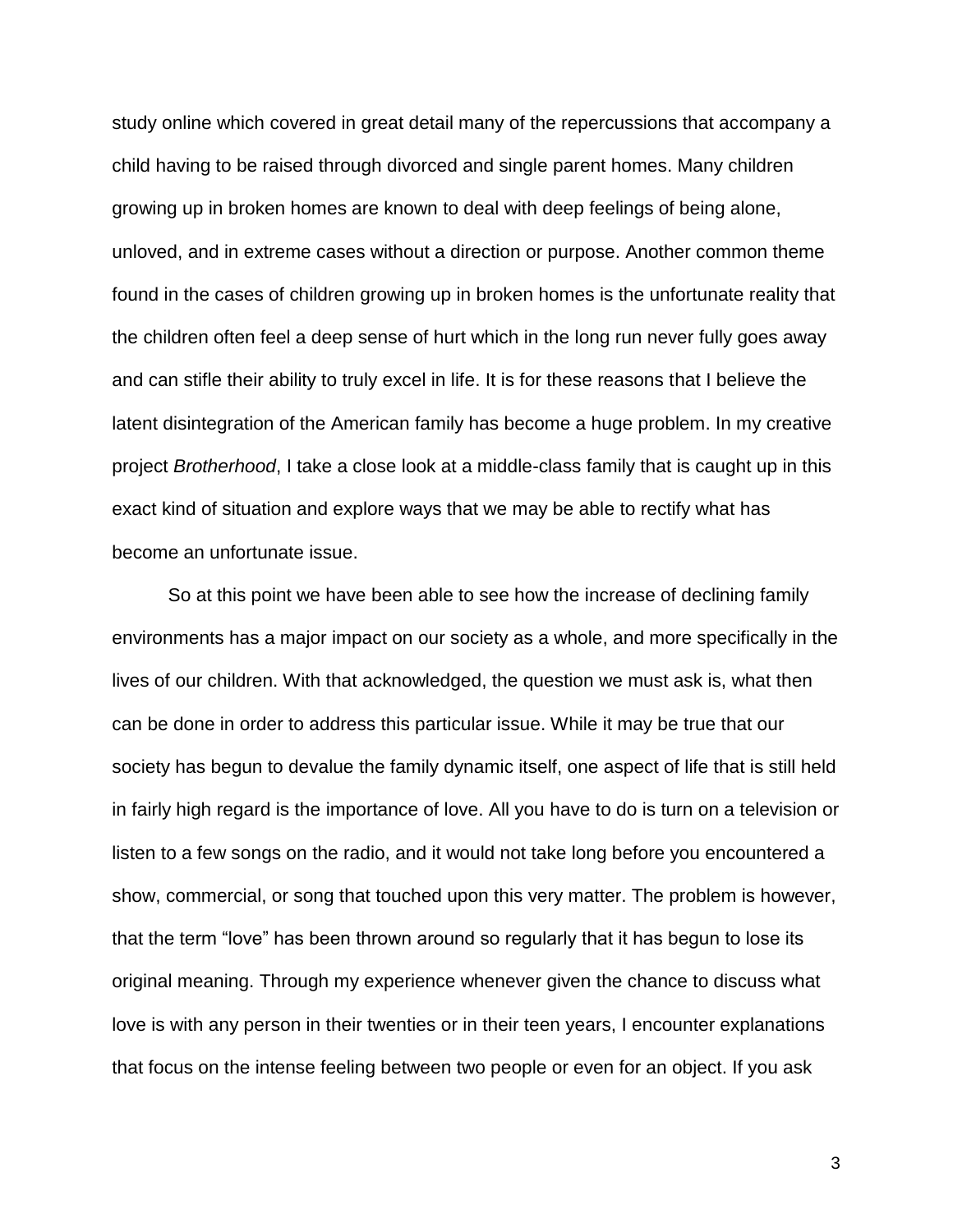this same question to a person a bit more advanced in years, there is a good chance that you would get a very different answers. Those who have had time to experience a lot more of life typically understand that love does not consist of simply a feeling alone, but instead addresses something that is a whole lot deeper. After all, feelings fade on a day to day basis, for instance the feelings you have for a friend while in high school may be completely different by the time you are in your thirties. If this is truly the case, then I would propose that the way love works is far more profound than simply feelings alone, but instead revolves around virtues such as empathy, service, and sacrifice. If love is a choice, then that means love can always exist regardless of circumstance. Today our culture does not put a great amount of weight on themes such as empathy and sacrifice. Sure most are willing to admit that these are fine virtues, but very rarely do you encounter individuals who are willing to make this the focus of their day to day life. Despite this, I believe these are the very virtues that are needed in order to prevent the further disintegration of family homes. For if every parent approached their marriage and family with the primary intention practicing service, sacrifice, as well as empathy, it goes without saying that the dynamic within these families would become distinctly different. If we were to examine the reasoning behind your average case of divorce, a vast majority would revolve around one or both of the respective parties wanting something different for themselves. In a study done for Utah State University's Divorce Orientation, it has been observed that 73 percent of divorcees say their reasoning for splitting dealt with a noticeable "lack of commitment". However, if you bring in virtues such as sacrifice and empathy and have married couples who are willing to incorporate these practices into their everyday lives, while it would not be easy it would vastly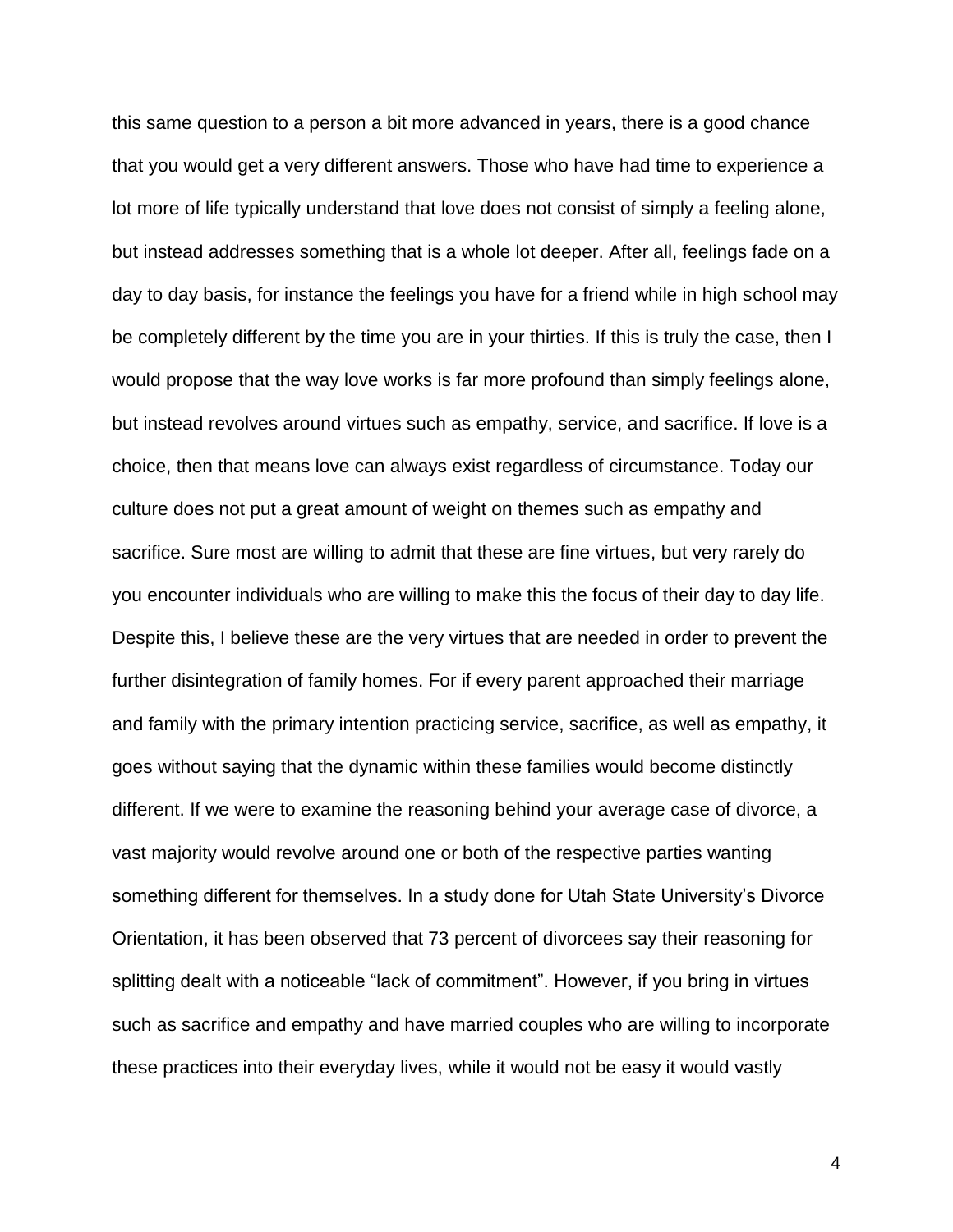reduce the issues that led to the desire for divorce in the first place and allow more families to potentially stay together. If more families choose to stay together, the result is fewer broken homes which would ideally mean better family environments. In my creative project, the main character and elder brother in the family finds himself in a situation where the father happens to die and is no longer part of the picture, and he has to decide whether he wishes to choose to take on the responsibility of raising his younger brother. Although the younger brother is rebellious in attitude and a bit of a tyrant, the elder brother incorporates what he learned from his father to show compassion to his younger brother. Through practicing sacrifice, service, and eventually empathy, the elder manages to connect with his sibling and restore a relationship that had been difficult for many years.

It is evident that a healthier and well received understanding of love is one of the key factors needed to reduce the number of disintegrating homes, but the question then might be raised as to why it matters. According to Warren Bowles of Mckendree University, studies have shown children who experience having divorced parents are more likely to have trust issues growing up. Seeing the marriage of two of the most significant people in your life unravel can be scaring, and experiencing this at a young age can have a large effect on how well a person approaches relationships themselves in the future. According to a study done by Rich Morin, a researcher who works for the Pew Research center, statistically it has been proven that children of divorce also have a significantly higher chance of divorce in regards to their own marriages, once again supporting the idea that disintegrating families can sometimes work like a domino effecting marriages for several generations. Along with an increase of healthy families,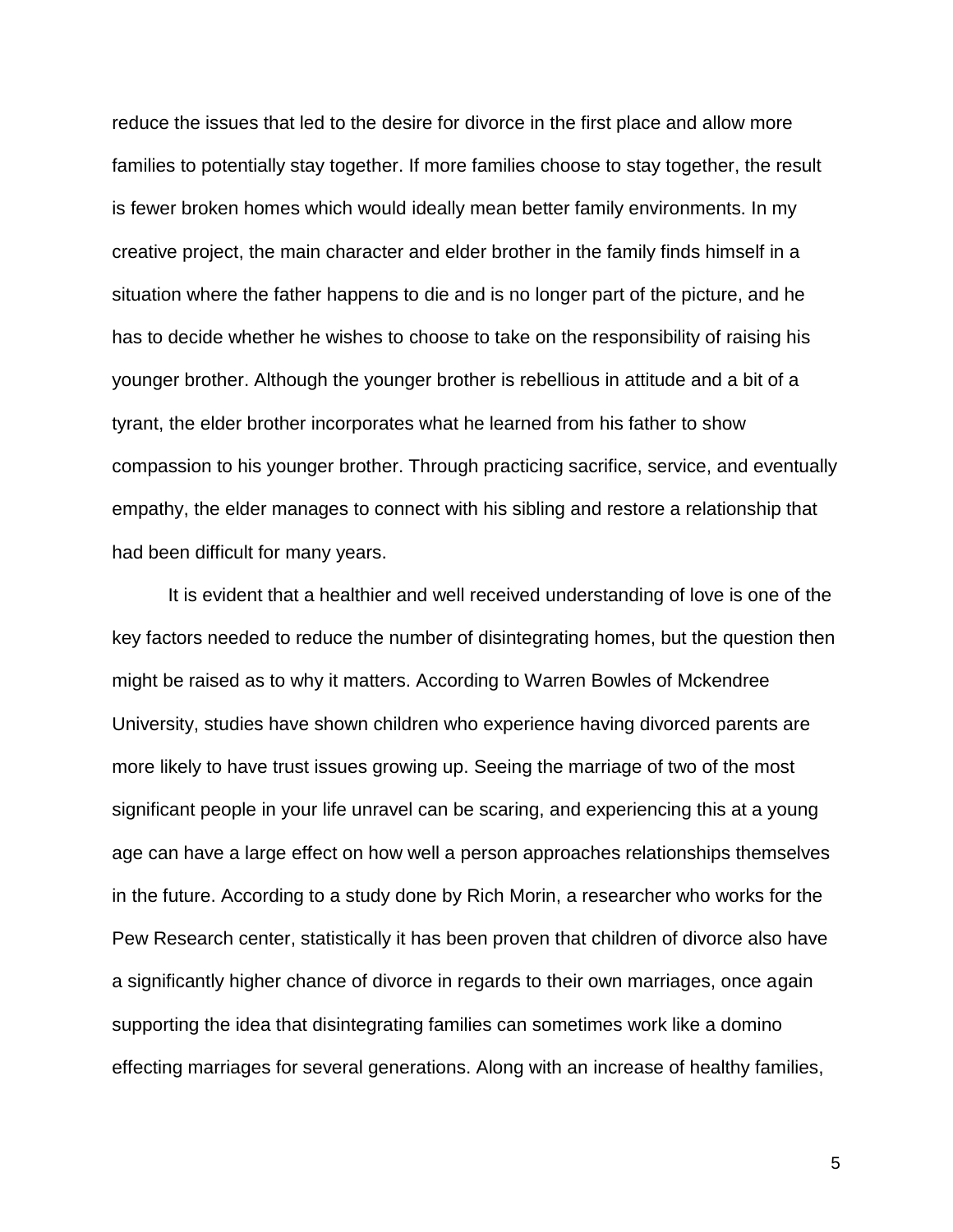there would also likely be a decrease regarding cases of children who are clinically considered mentally ill. In many cases, children suffering from extreme mental illness are plagued with unfortunate or abusive family history. That being noted, improving the family dynamic would in many ways improve the overall mental state of children around the country. Another way maintaining healthy families and relationships would be of great interest is that it would help improve our society as a whole. Essentially every nation is made up of primarily families. The healthier the families of a country are, the stronger the nation.

For these reasons, I am certain that the state of disintegrating families around the country is more than worth addressing. The nature of a family plays a large role in every child's future, and the battle to being united as a nation starts within the family. In order to maintain these healthier families, we need to encourage and demonstrate what it looks like to lean on virtues such as sacrifice, service, and empathy. This is the main premise of my creative project *Brotherhood*. Through the story of two brothers we can see the broken state many families are in today, the repercussions of having to live in a broken home, as well as exhibiting the best response needed when it comes to restoring challenging relationships.

In the world of animation in recent years I have noticed several issues have started to surface. One issue that I have noticed is the move away from works with substance. A lot of excitement comes along with the freedom to make nearly anything you can imagine, so much so that many artists have become more interested in showing something visually unique than saying something meaningful. While creating new aesthetics can be quite powerful and is something I acknowledge artists should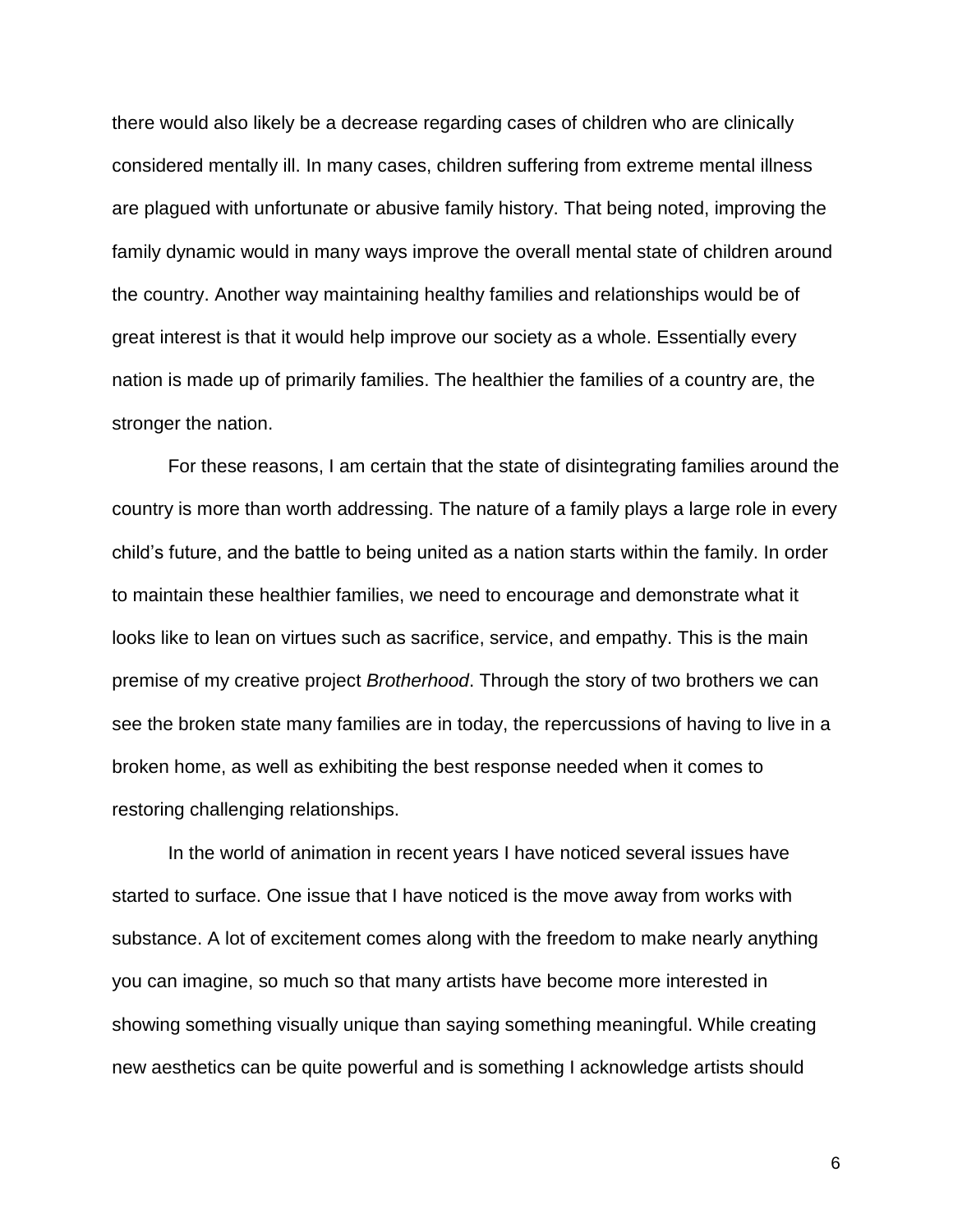strive for, I think it is equally important that our works still say something with the intent of addressing important problems such as conflict between our fellow man and the need for healing within a broken society. In doing so we can help create a means for dialogue within our culture and ideally help move towards a healthier way of life.

Another major change that has taken place in recent years is the subtle diminishment of the 2D animation art form. When animation first came into being, it was hand-drawn art that paved the way for animators. However, over the past several years 3D animation has risen in popularity, pushing out the appeal of what was once considered a classical art form.

My primary goal in animation is to make work that connects with my viewer emotionally by sharing many of the things I've learned on my journey as an artist. A key factor to accomplishing this is creating a fresh innovative look as I develop my own film. I personally find myself drawn towards the aesthetic one might find in that of a children's book. The presence of light colors as well as a very hand-drawn look tends to have a lot of appeal for a wide audience. In many ways the style is reminiscent of my own childhood days creating a sense of nostalgia and is very approachable for all audiences both young and old. For this reason I plan to give my backgrounds a watercolor look that I think will be great for capturing the spirit of the film which is told in many ways through the eyes of children. Polish is an element that seems to be lacking in the work of beginning animators today. Far too often student and professional work alike are rushed for the sake of meeting certain deadlines, and the result of such habits is diminish in the overall quality. Leaving out elements such as attention to detail when it comes to lighting, which identifies where the implied light is coming from within a picture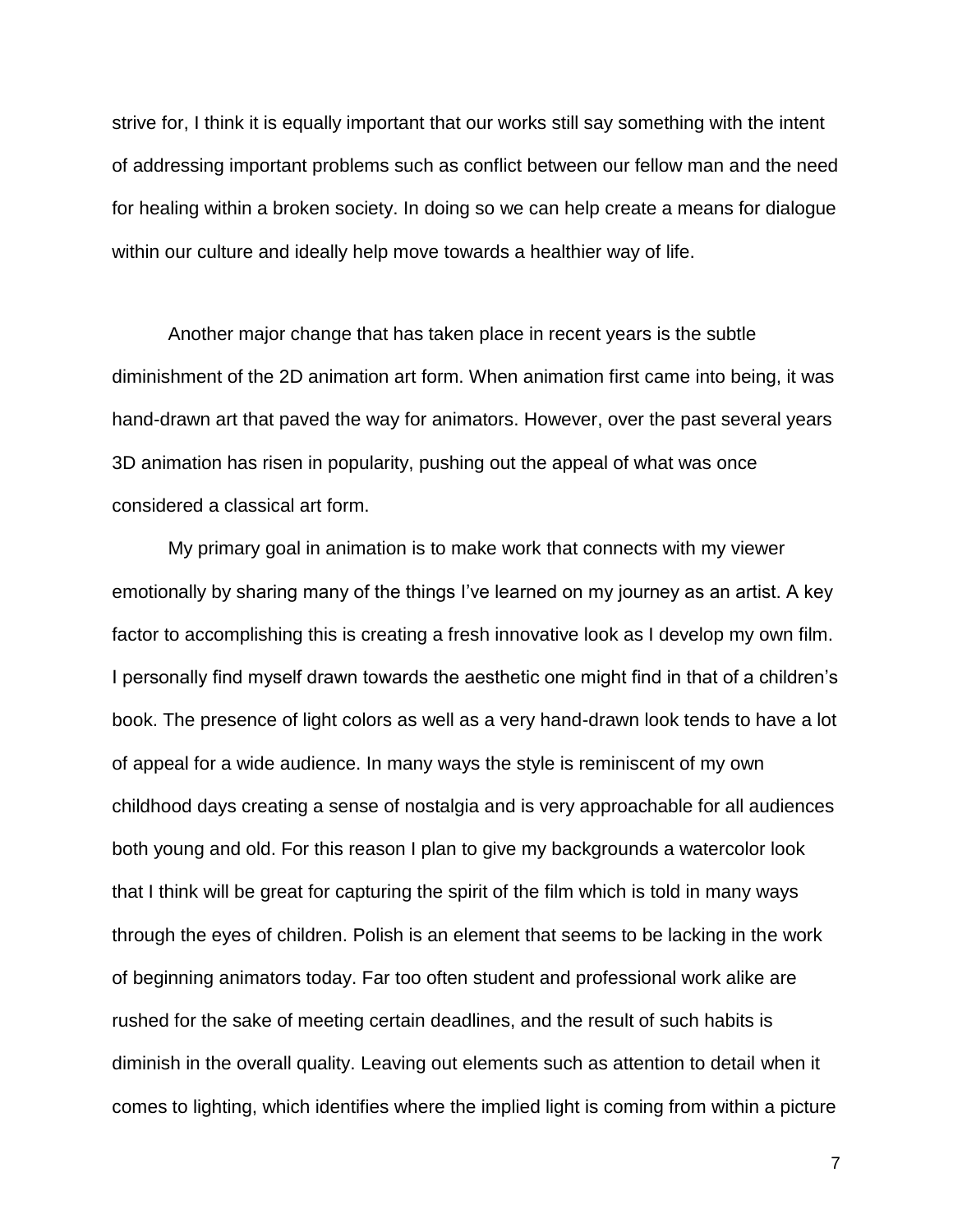or frame, perspective, which takes into account the angle and arrangement of all the objects and characters within a scene, and color theory, which highlights the importance of choosing colors that work harmoniously through and image can greatly detract from the overall caliber of an animated short. With this in mind, I am largely dedicated to put in as much work as required in order to meet the necessary standards I have set in place in order to make a professional film. Thus taking great emphasis in animation appeal, design, and execution is a top priority for the production of my project. As an artist my goal is to make work that is both well-crafted and memorable, thus garnering such professional practices is a great way I can accomplish just this.

There are usually two things that a viewer will remember long after witnessing an animated feature: the visual design and the musical score. I am combining these two elements together in a masterful way, with the intention of leaving a memorable impact on my audience. Both sound and score will play a vital role in the successful communication of my film. Thus I am working closely with a composer who will be creating a new score specifically for the film.

## **Review of Artistic Influences**

As a storyteller, there are many identifiable attributes that characterize my work. Specifically, there are several themes that I find myself attracted to. I like my projects to be a powerful reflection of the things I have experienced in life as well as the values I've come to develop over the years. For these reasons when taking an honest look at my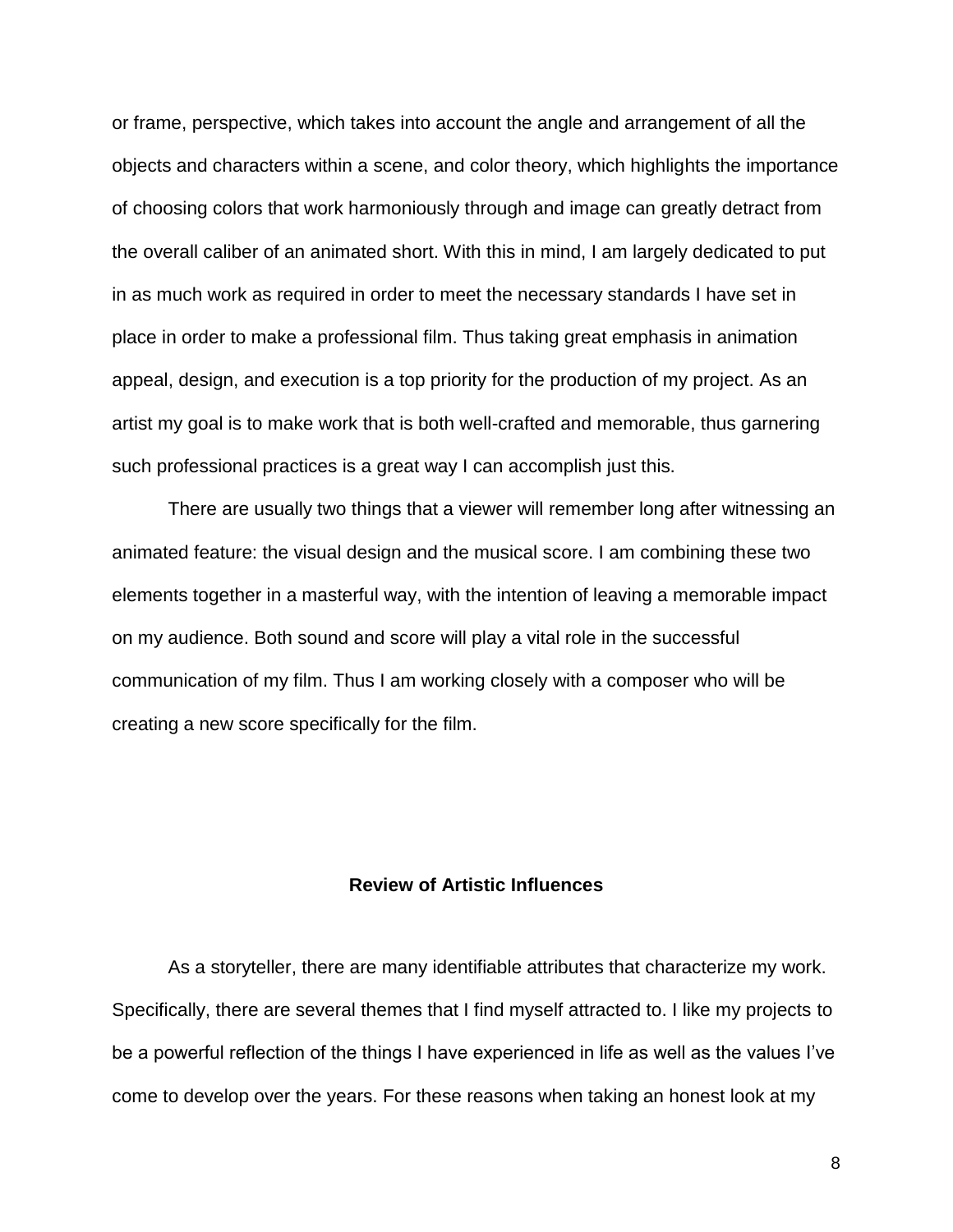work I recognize that themes such as the importance of family, love, and truth emanate constantly throughout just about everything I have made. Engaging in these themes have helped make me who I am today and have been the underlying contributor to guiding every relationship I have had.

Looking back, I now realize that I have been largely influenced by a number of different artists, each of which have helped shaped me into the storyteller I am today. For starters, there are few artists that have inspired me as much as Mr. Bill Watterson. Author of the *Calvin and Hobbes* series, Watterson is considered by many to be the last great American cartoonist. One of the things that makes Watterson special is that he had a keen understanding of what it was like to be in the mind of a child. His characters were relatable and recognizable in that regardless of who you are, nearly everyone knows a child that is similar to Calvin. Drawn with lovable designs and vibrant colors, Watterson's work also seemed to almost pop off the page whenever read in the newspaper. The author was also good at varying up his linework. Linework in this sense would simply refer to how much volume, or how thick or thin the drawings within the panels would be. While it might seem simple on the surface, having a good understanding of how to vary up the volume of your linework makes a lot of difference when printed on the page, and Watterson knew how to do so in a way that had a lot of appeal. Watterson's excellent example of how to utilize linework as well as tell a story as through the eyes of a child has made a notable impact on how I have chosen to approach my own creative project.

Known the most for his work on the comic and television show titled *The Boondocks*, Aaron McGruder is another artist I have learned a great deal from. The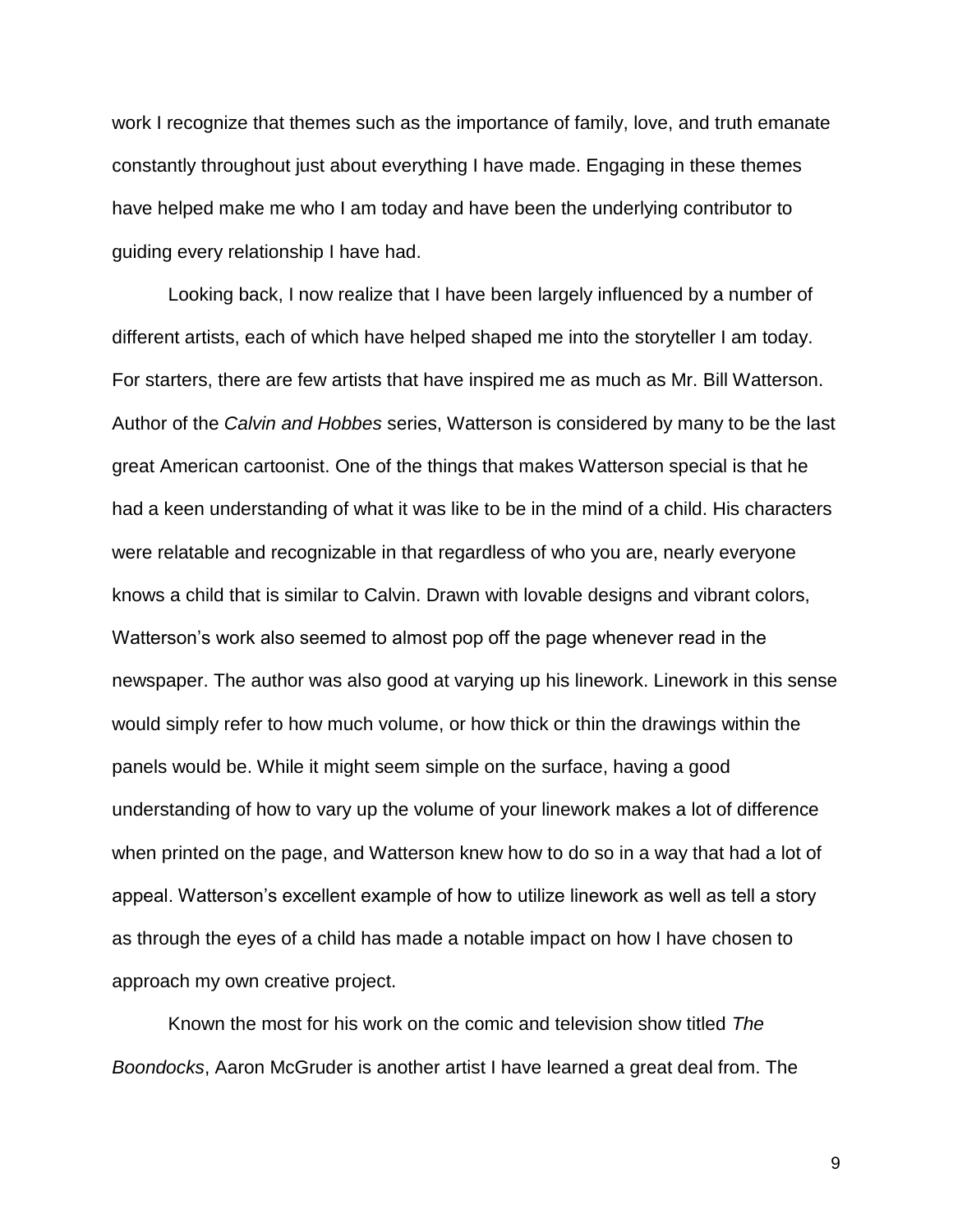television show has been met with great critical acclaim and for very good reason. The show is drawn with a relatively warm color scheme, which helps makes the programming very approachable to watch with a pleasant aesthetic. In a world where many "adult" oriented cartoons use a relatively simple animation style, the creator of The Boondocks was not interested in simply cutting corners. While many shows like The Simpsons are very simple when it comes to character animation, using as little movement as possible, Aaron McGruder created a show that was almost adrenalized when it came to the shows energy. Dramatic fighting sequences and stylized dream clips occur quite regularly in the show, and serves to help the show stand out quite a bit from its competition. Above all else, I am greatly influenced by the shows approach to making a commentary on culture. Aaron McGruders work was known for addressing even the most controversial subject manners in almost a merciless fashion, and yet still managed to do so while maintaining its class. This intentional inclusion of relevant cultural matters alongside the dramatic manner of expression the characters would use throughout the show served as a serviceable example when it came to creating my own animated works.

Another cartoonist that has made an impact on my work is the solo independent artist known as Don Hertzfeldt. Hertzfeldt made animation history a few years back by becoming the first completely solo artist to ever win an Oscar for best original short animation. The artist has a very unique design in that nearly all of his work is completely hand drawn, which is now nearly unheard of within the world of animation. His films accomplish the almost impossible feat of being completely ridiculous while at the same time strikingly artistic. Filled with crude drawings and incomprehensible banter,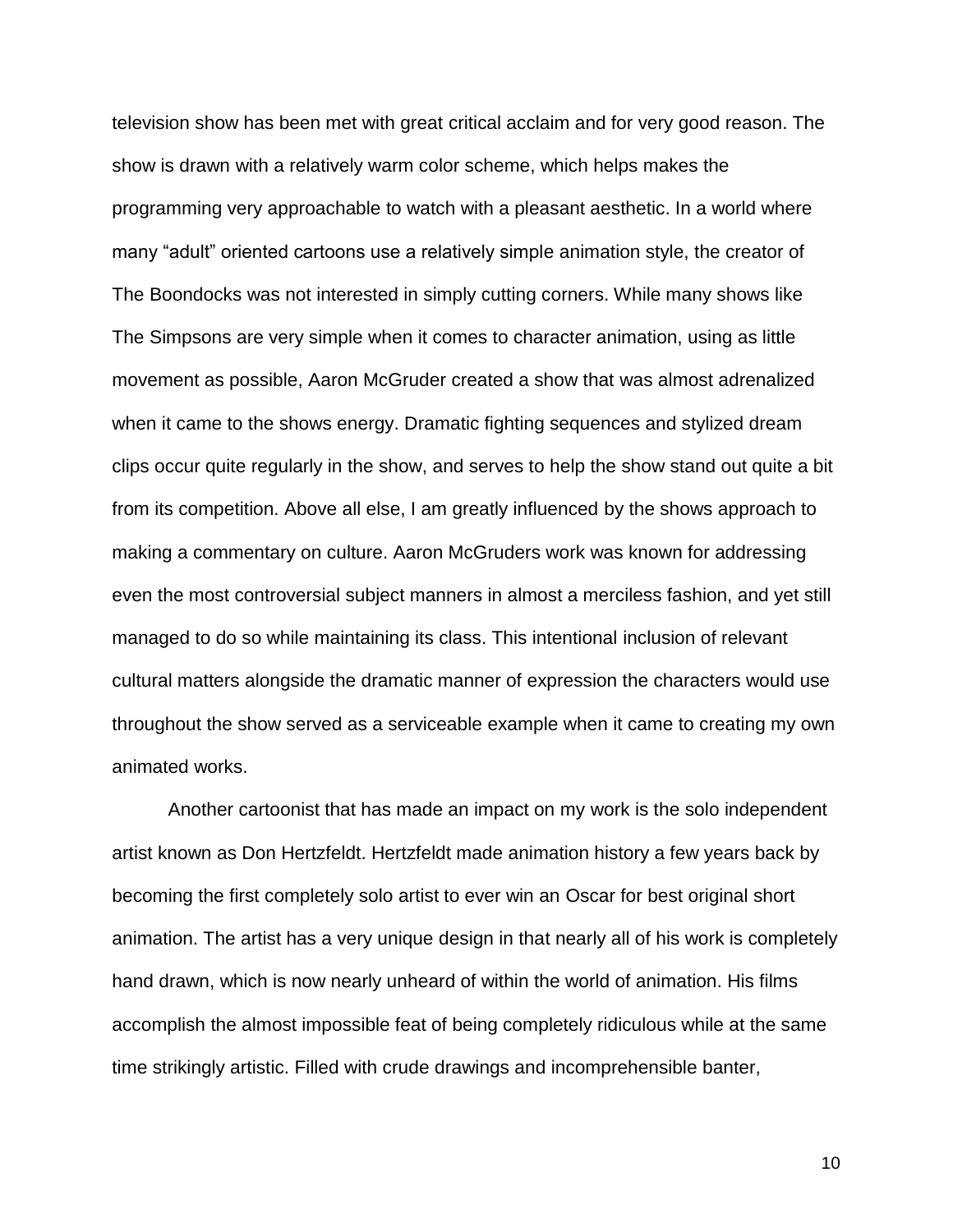Hertzfeldt stories border on the insane, and yet still strike a chord with the viewer as it becomes evident that the artist does indeed have some profound things to say. While there is plenty of things to say about Hertzfeldt's work, the element I wish to highlight the most would be his ability to insert his own personality into his films. The more you can see an artist within his work, typically the more powerful the art piece tends to be, so for this reason I have learned to make every effort to infuse bits of who I am into everything I make.

Although there are many credible artists that have made their mark in today's day and age, few have managed to make as wide an influence as world famous director Hayao Miyazaki. Having made numerous films each of which have been met with great critical appeal, the Japanese Director has managed to capture the hearts of millions around the world with his imaginative approach to storytelling. There are many elements that make Miyazaki's movies special, but among the chief components for me would be the lush environments as well as the attention to detail. While it may be very simple to throw together or put minimum effort into a minor background, Miyazaki knew full well that when it came to creating an absorbing world, every bit of detail mattered. As a result, each of his films are brimming with what resemble hand painted masterpieces for his characters to inhabit. Nevertheless, the depth does not end with the environments, but rather each character is crafted with an immense amount of love and attention as well. None of the characters in his film are shallow, but are rather incredibly intricate, garnishing traits that make each person more than just a two dimensional figure. The films also are layered with symbolism, all of which adds to the overarching story and reflect Japanese culture in an endearing way. As impressive as all this is from an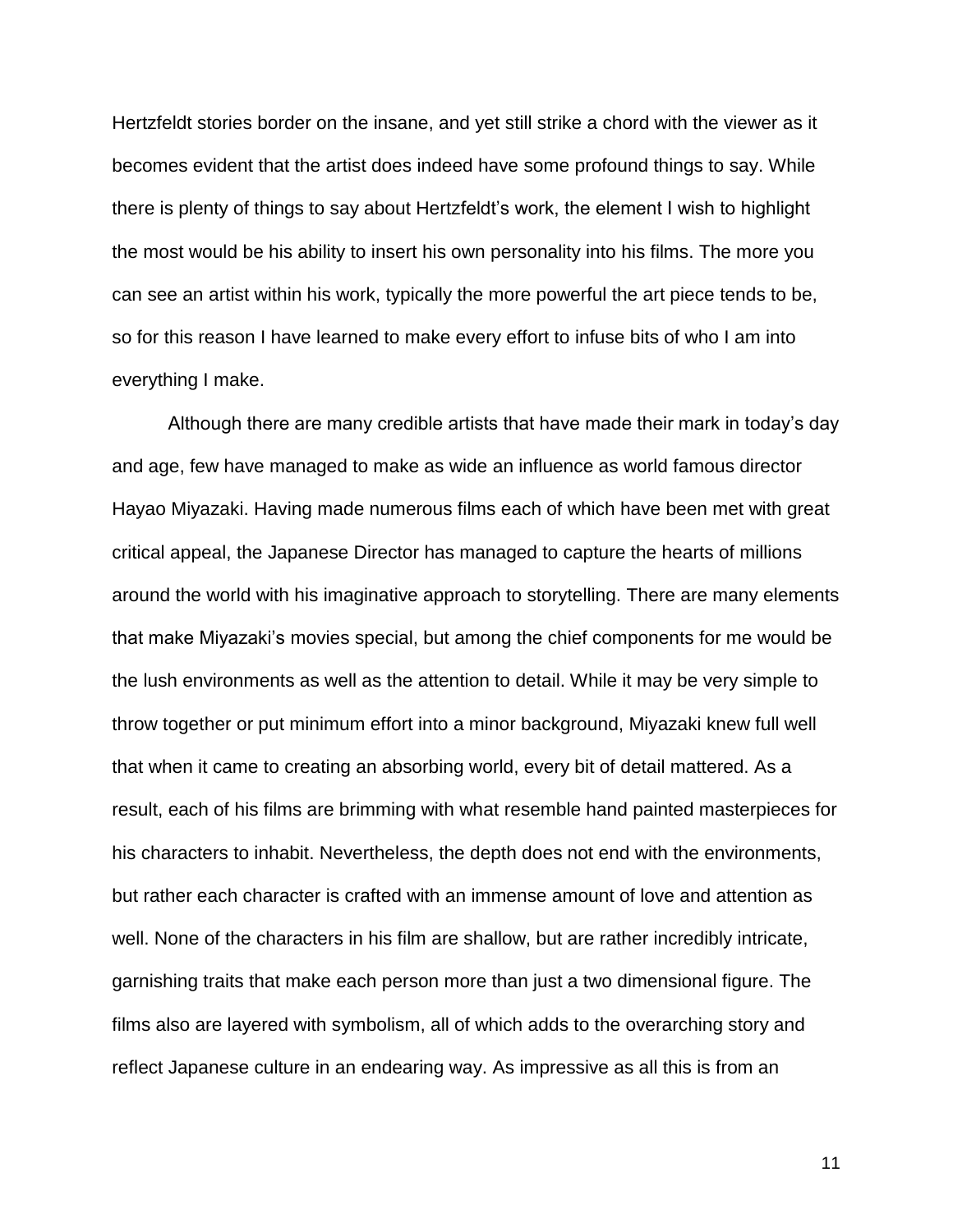animator's standpoint, what I strive to employ the most is Miyazaki's also incredible ability to of make stories that are timeless, and able to be enjoyed for many generations.

While there have been many artists who have undoubtedly influenced me over the years, the one artist who has arguably influenced me the most is a comic artist by the name of Bryan Lee O'Malley. Like myself, Bryan grew up an individual who just really liked cartoons, so much so that during his mid-twenties he decided to just make one. The storyteller found great success in his Scott Pilgrim books, a series that sold millions of copies and was even made into a feature film. Being a largely self-taught artist, Bryan quickly created his own style that at first glance seems simple in nature but at the same time was very well received sporting largely expressive characters. Each of his books are light-hearted and action packed, forming a series that is approachable and enjoyable for a wide age-group. Although I enjoy a great number of genres, the story type that resonates with me the most would those which involve a coming of age tale. Bryan Lee O'Malley's books in many ways are just about growing up, a journey in which everyone must embark on. Taking this approach makes the author's stories very relatable, an element of storytelling that I consider largely important within my own work. Rather than make art pieces that are relevant to only a small demographic, by talking about largely relatable topics like life, I can reach a much larger audience. This is an approach that has been proven chiefly effective by studios like Pixar, since although that primarily make kids films, their movies have also been known to be enjoyed by teenagers and adults alike.

The past seven years have been a crucial period in my life, as they have served to help me develop my own personal aesthetic amongst my artwork. A mentor of mine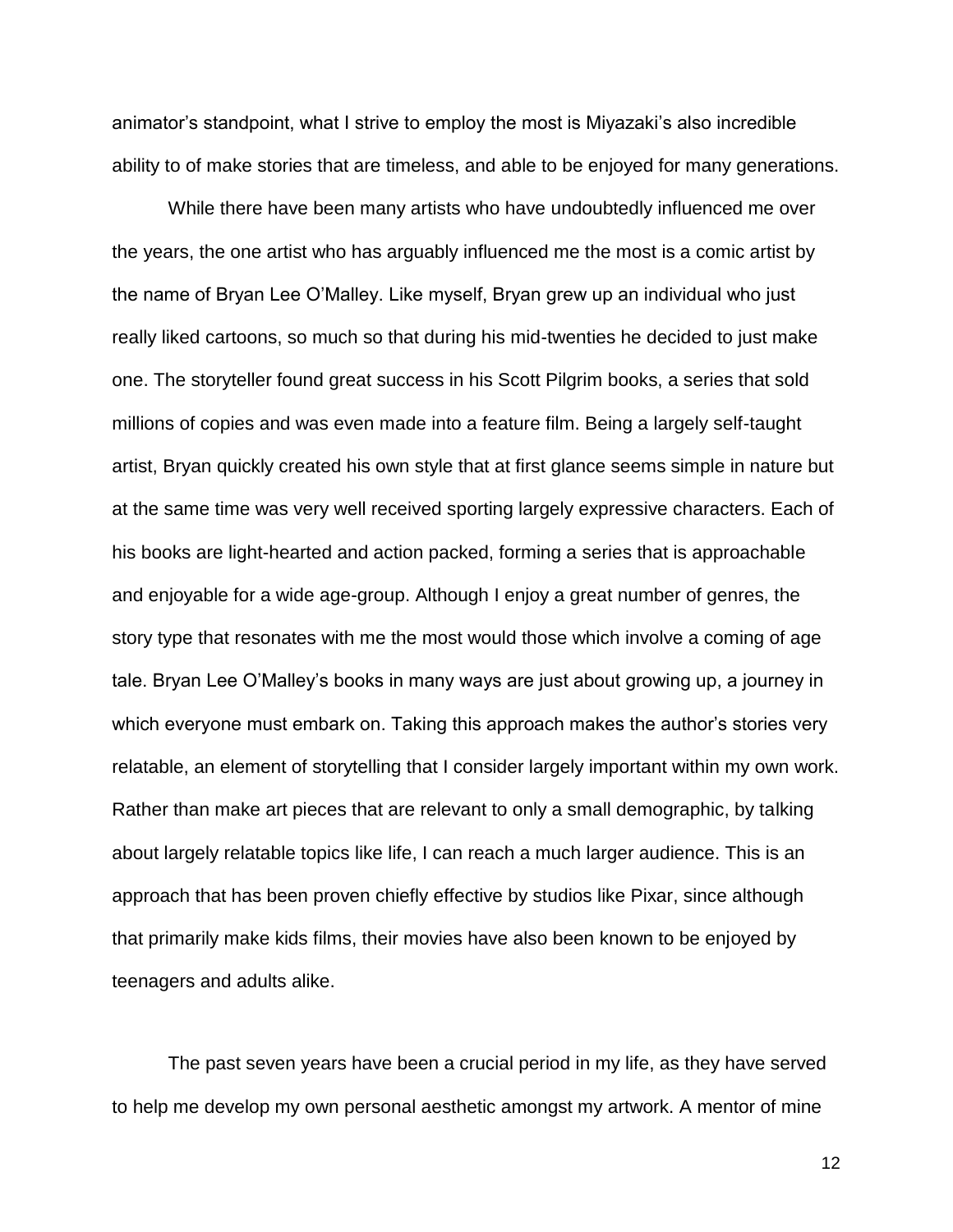by the name of Brian Ballinger once told me that everyone has their own unique art style, and the key is to discover it by making more and more art. In developing my own style, I've learned that I tend to lean towards creating work that is light in nature, or that is otherwise very approachable and appealing. I like to work with bright vibrant colors in my paintings and use gentle lines in my linework. Recognizing and developing my own style has allowed me to slowly form my own identity as an artist.

In regards to my artistic philosophy, I have two basic beliefs that help inform all of my work. The first is that art and stories alike should entertain or in some way capture its audience. The second is that art should inform its audience. While every project doesn't necessarily have to be profound, I do think it should add some sort of contribution to the world we live in. An example of this would be Bill Amend's comic *Foxtrot,* his work mostly consists of short episodes surrounding a modern American family, and while many of his stories aren't profound, they still say quite a bit about the world we live in an explore today's interesting family dynamic . Both captivating and informing the viewer are two equally important ways an art piece can have meaning.

Reading and studying other artists has played a pivotal role in developing my own aesthetic and philosophical outlook. In doing so I've been able to review closely the works that impact me the most and discover common successful themes between them. It is through this process that I came to learn the value of powerful themes such as family, love, and truth. Nearly every moving piece I have encountered has one or more of these themes present, and has helped me form my own philosophy in the art of storytelling. That stated, it is thanks to these influences that I have been able to develop my own style and approach to making stories. I now have every intention of making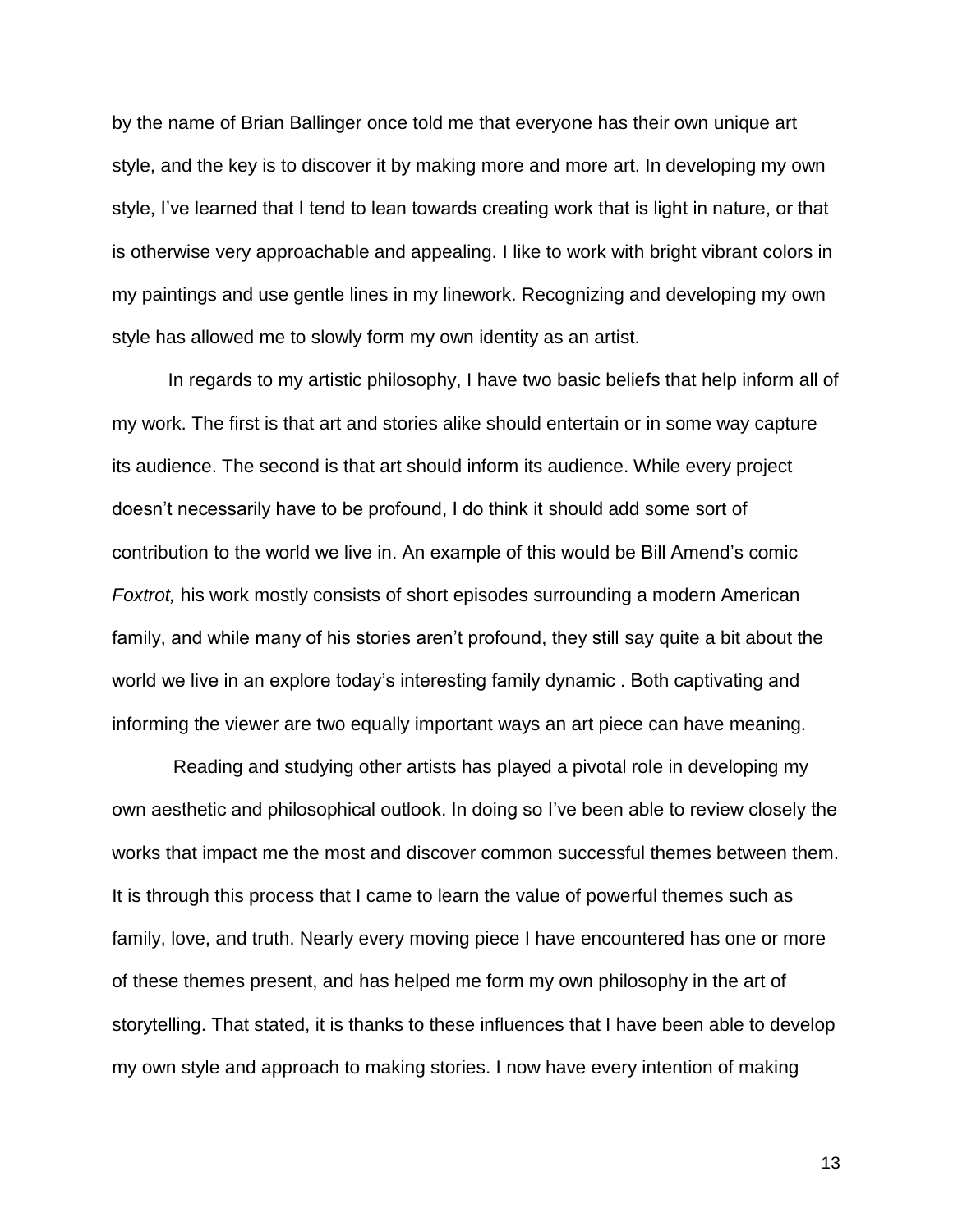work that is light and appealing like Bill Watterson's *Calvin and Hobbes* series, that is entertaining like Bryan Lee O'Malley's *Scott Pilgrim* books, and that reveals truth like Hayao Miyazaki's feature films. I have also come to discover that the best works of art come from personal life-changing experiences, which moves me to make my own work as personal as possible.

Through my research, I have encountered numerous books and sources that have served to help me develop my creative project. One of my first sources is Blake Snyder's *Save the Cat,* a critically renowned book that reveals exactly what nearly every story needs decidedly by genre. Every story needs an outline or script, and very few books go into greater detail than Blake Snyder's work as it clearly underlines what it takes to make a story that will sell. One of the key elements to finding success in any field

Recently this past summer I read a book titled *Love Does*. Written by Bob Goff this New York Times Bestseller does a profound job of helping readers examine what a loving life really looks like. This book served as a great resource for me, as it helped me better understand part of the philosophical argument I am addressing in my thesis, which is to understand what a loving relationship really looks like.

One of the most impactful books I've read in recent years is The Writer's Journey. In this book Christopher Vogler takes a close look at the art of storytelling and reveals the timeless arc that nearly every successful story contains. Understanding how to break your story up into acts and how each character needs to play an important role is instrumental in crafting the type of moving tale I intend to make with my creative project.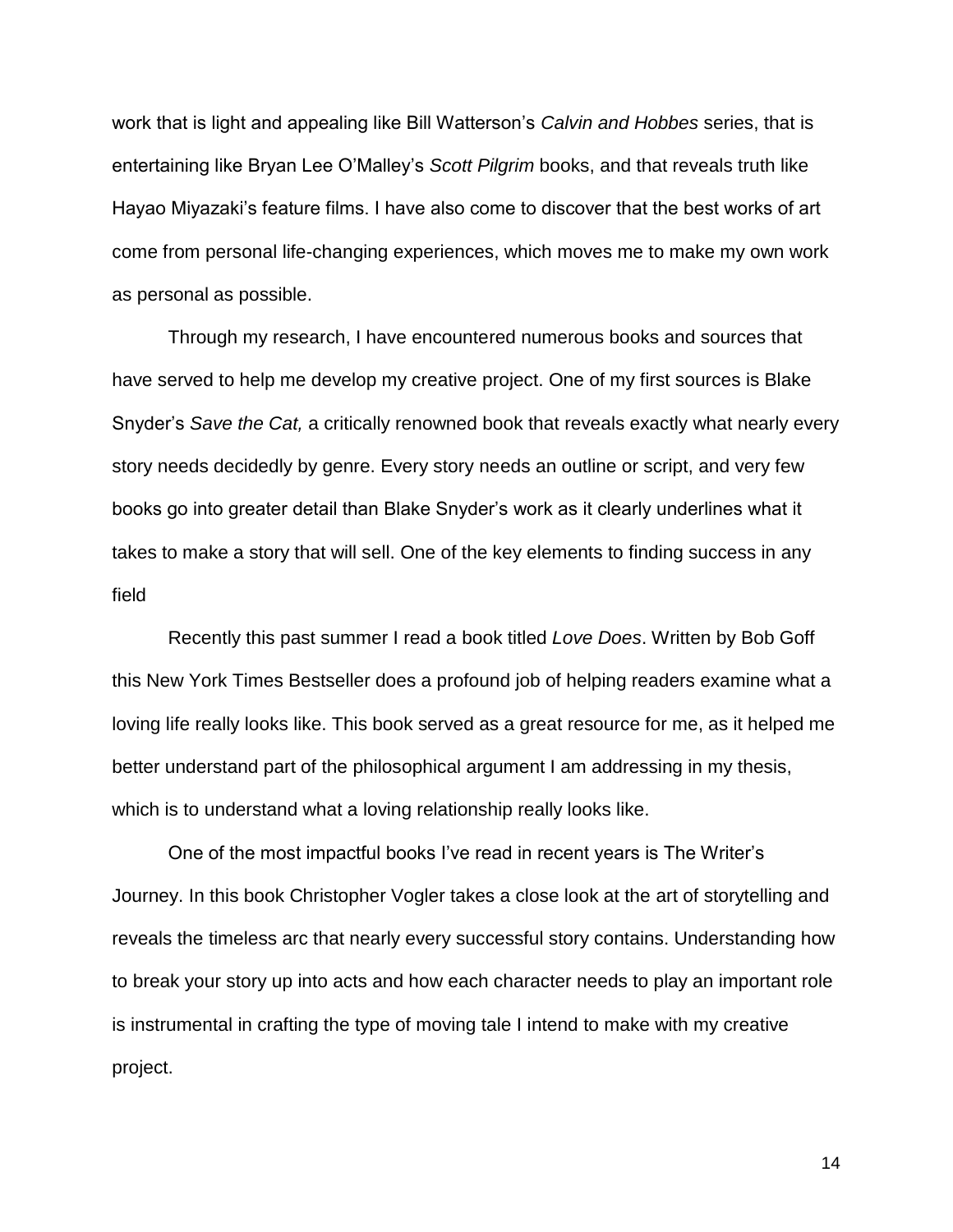If there's one thing every impactful story needs, it would be dynamic and compelling characters. In Joe Murray's book *Creating Animated Cartoons with Character*, the author takes an in-depth look at how to build a character that is interesting, likable, and relatable. One of my primary goals as a storyteller is to create characters that are memorable, thus this resource has been highly valuable when it comes to understanding the art of character development.

One element that is thoroughly explored in my creative project is the idea of effective parenting. How to raise a child is a growing debate amongst America's public today, as many are beginning to question just how to effectively parent a child. *Parenting Young Children* is a book that takes a close look at parental procedures that have been studied and are considered effective, shedding a great deal of light on how I should address the parenting issue in my own work.

Recognizing my influences and utilizing solid resources is a necessity when it comes to developing my creative project. My research has prepared me to produce a creative project I can be proud of and that will further my artistic career.

# **Exhibition Statement**

*Brotherhood* is a short animated feature that follows the lives of two brothers growing up in a home where the parental structure suddenly falls apart . However, a glimmer of hope remains as long as the oldest brother can discover one important truth: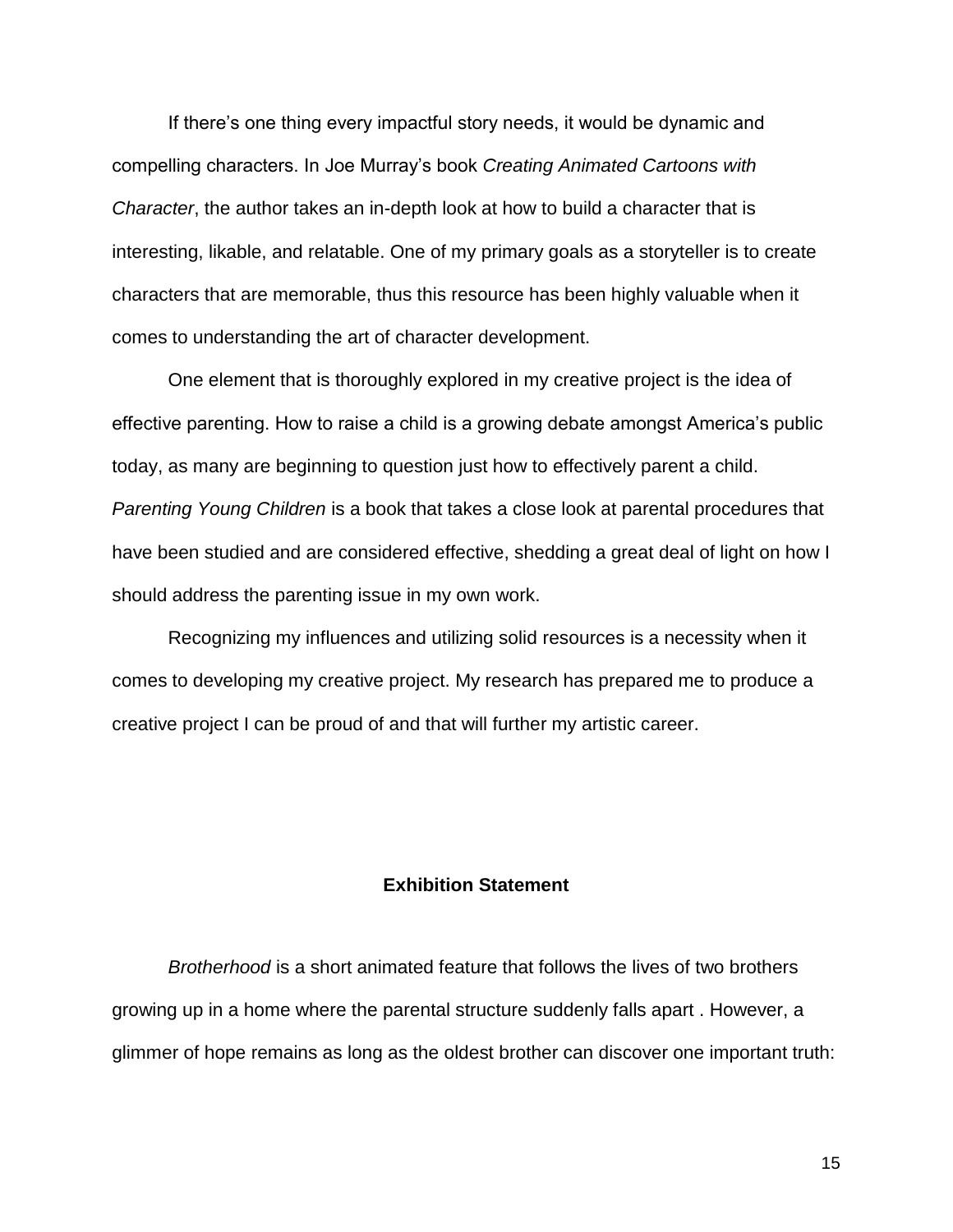Sometimes the people in our lives who are hardest to love, end up being the most important people we should cherish.

## **Conclusion**

When I was young, I read a book called *I Am the Messenger*. The book literally changed the trajectory of my life as I realized the importance of concepts such as sacrifice. Discovering this truth through reading a novel helped me realize that stories have power: they have the power to change and transform life for the better. In a world that is obsessed with the individual self, my creative project will highlight the significance of matters such as love and sacrifice. Visuals are great, and creative procedure may be interesting, but at the end of the day, what is remembered in my field is not so much how things look but how it makes one feel and what it makes us think. I want to help people tap into truths they did not realize existed and nurture a desire for change. Today, the animation industry is in need of work that challenges and encourages change. In a nation that often loses sight of things that we should value, such as family, being reminded of many of the aforementioned universal truths can sometimes go a long way, and this is exactly what I will accomplish through the example of *Brotherhood*.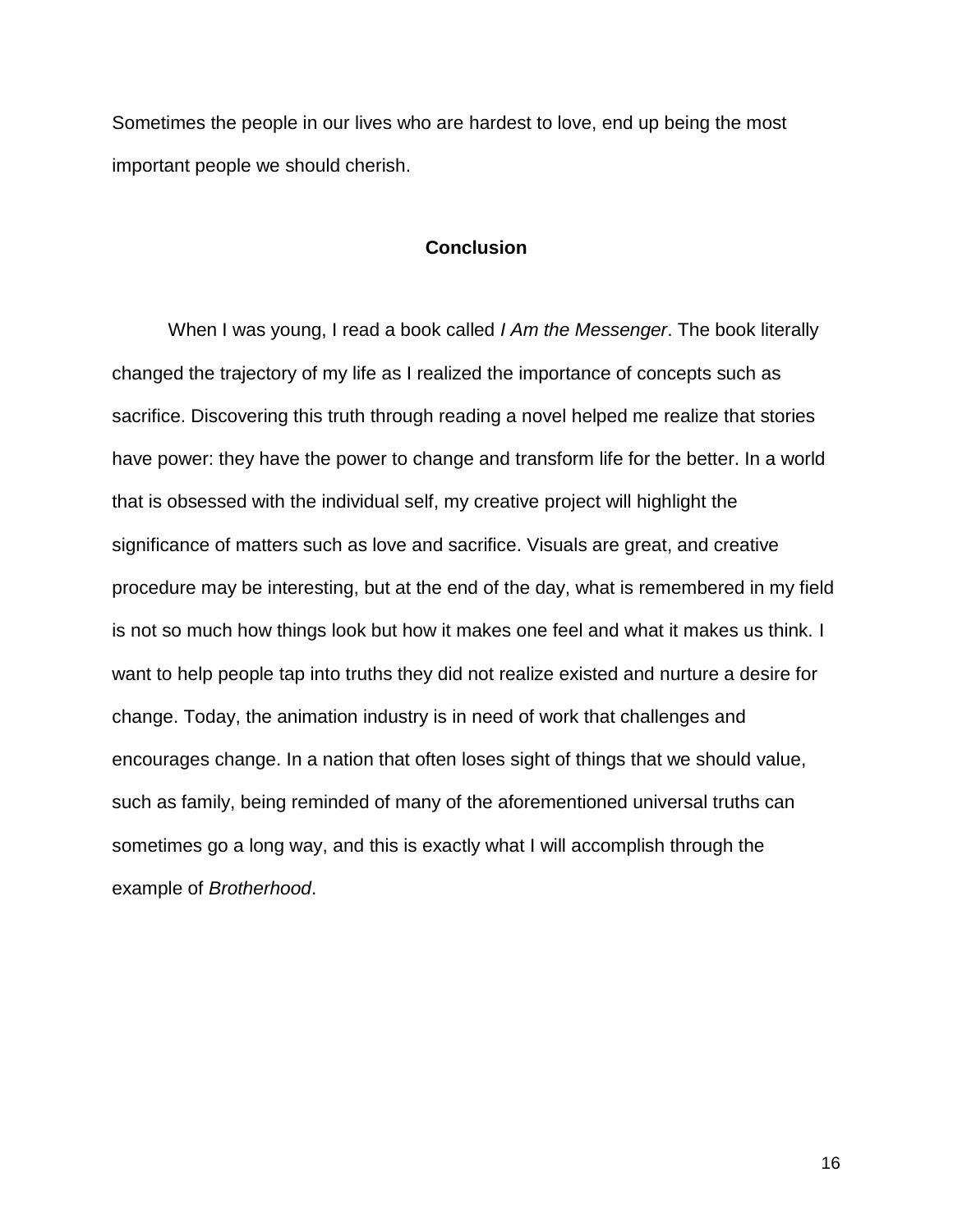# **List of Illustrations**

- Figure 1: An exploration sketch for *Brotherhood*
- Figure 2: An exploration sketch for *Brotherhood*
- Figure 3: A turnaround for the mother character *Brotherhood*
- Figure 4: A turnaround for the mother character *Brotherhood*
- Figure 5: A turnaround for the mother character *Brotherhood*
- Figure 6: A colored illustration for *Brotherhood*
- Figure 7: An exploration still to show visual development in *Brotherhood*
- Figure 8: An exploration still to show visual development in *Brotherhood*
- Figure 9: An exploration still to show visual development in *Brotherhood*
- Figure 10: An exploration still to show visual development in *Brotherhood*

Figure 1: Sketches from *Brotherhood* that shows Character exploration

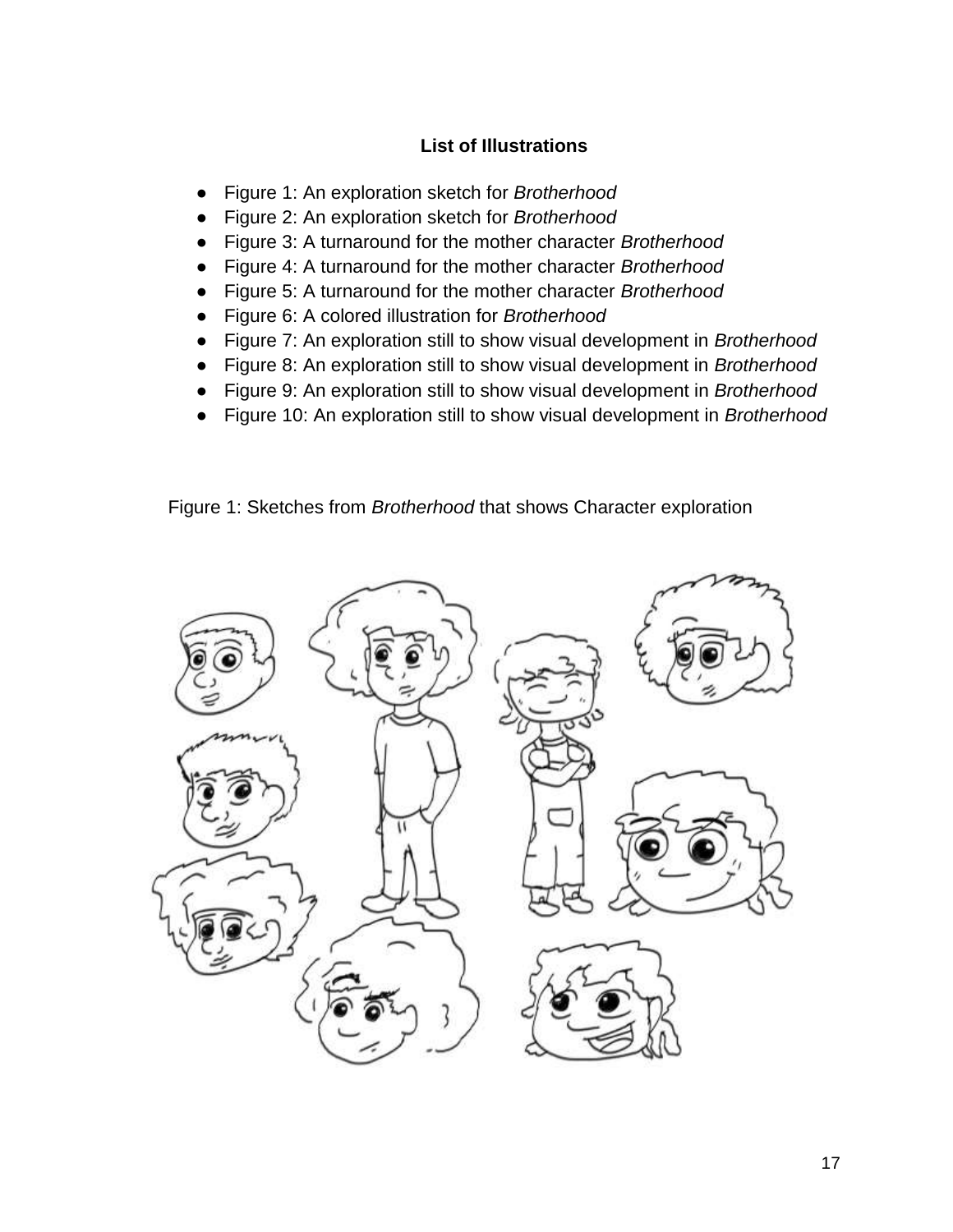Figure 2: Sketches from *Brotherhood* that shows Character exploration



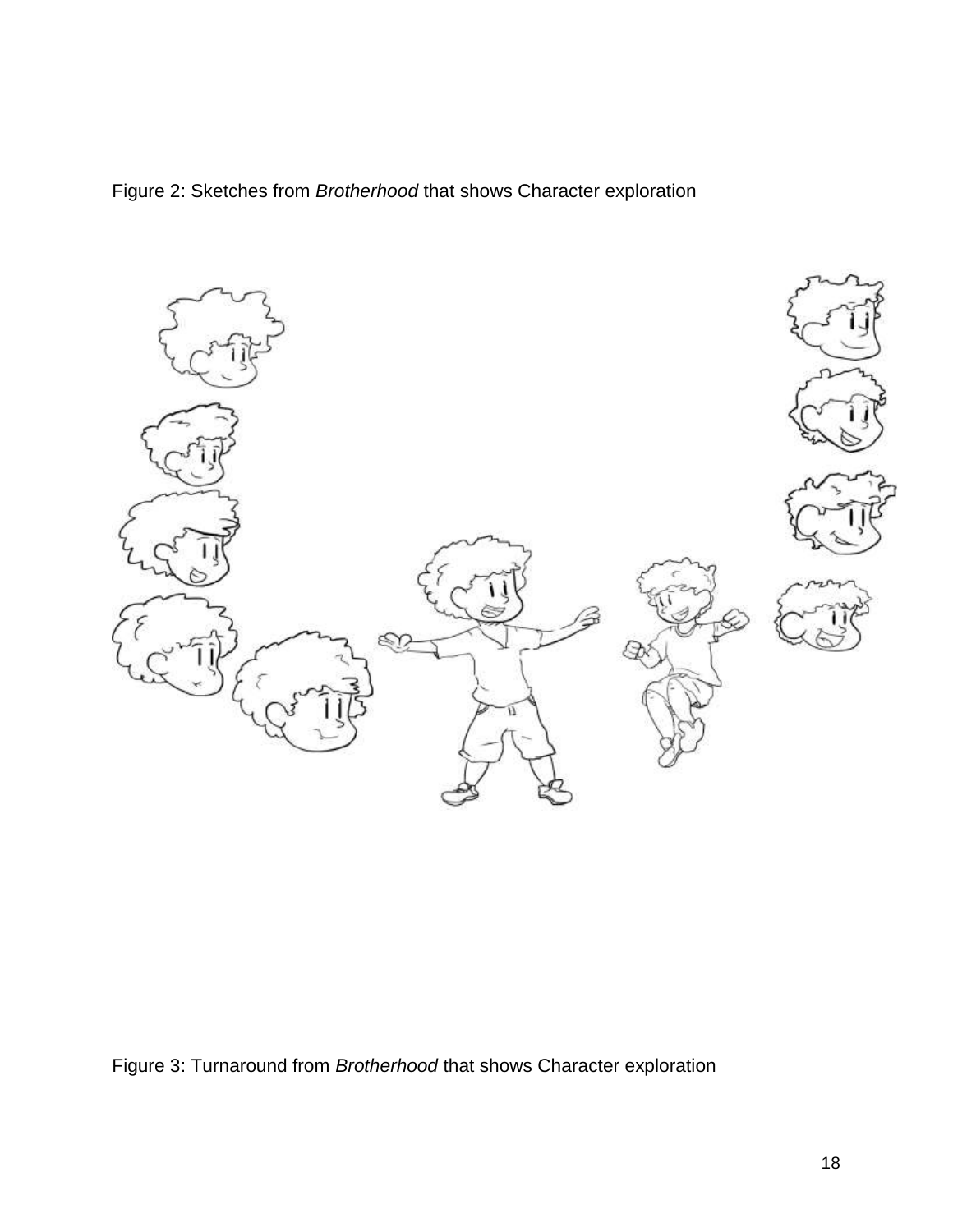

Figure 4: Turnaround from *Brotherhood* that shows Character exploration



Figure 5: Turnaround from *Brotherhood* that shows Character exploration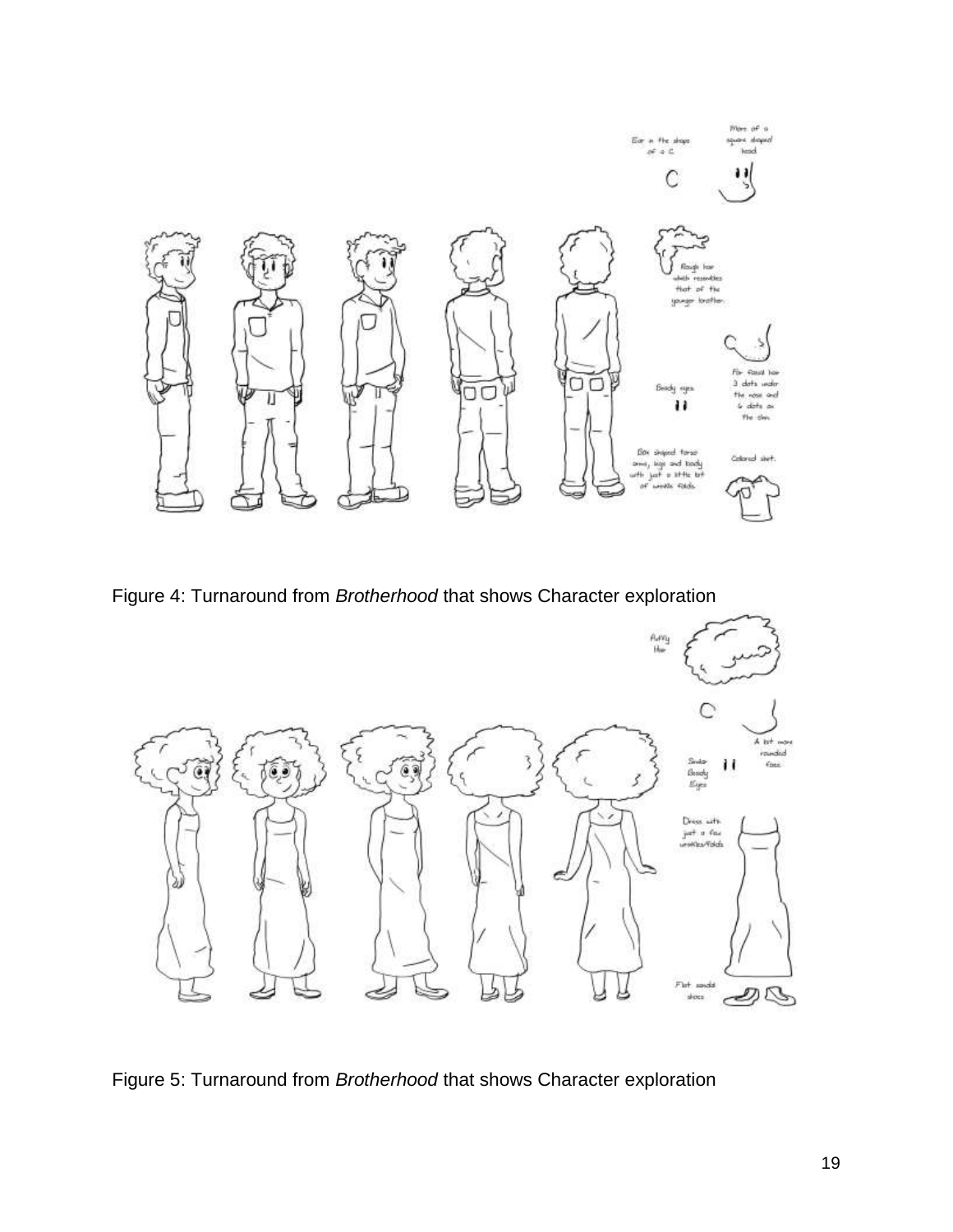

Figure 6: Colored Drawings from *Brotherhood* that shows Character exploration



Figure 7: Exploration Stills from *Brotherhood* that shows Visual Development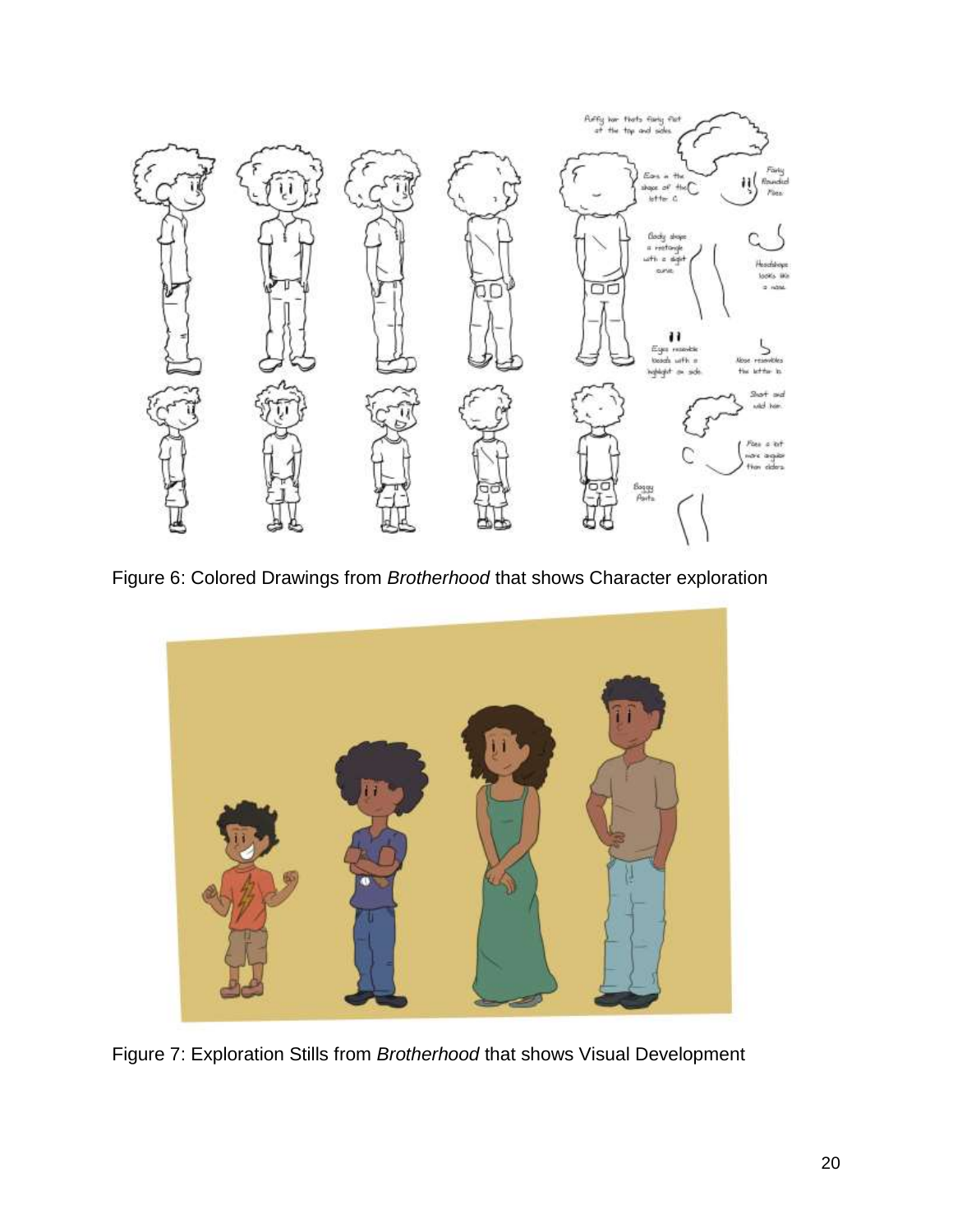

Figure 8: Exploration Stills from *Brotherhood* that shows Visual Development



Figure 9: Exploration Stills from *Brotherhood* that shows Visual Development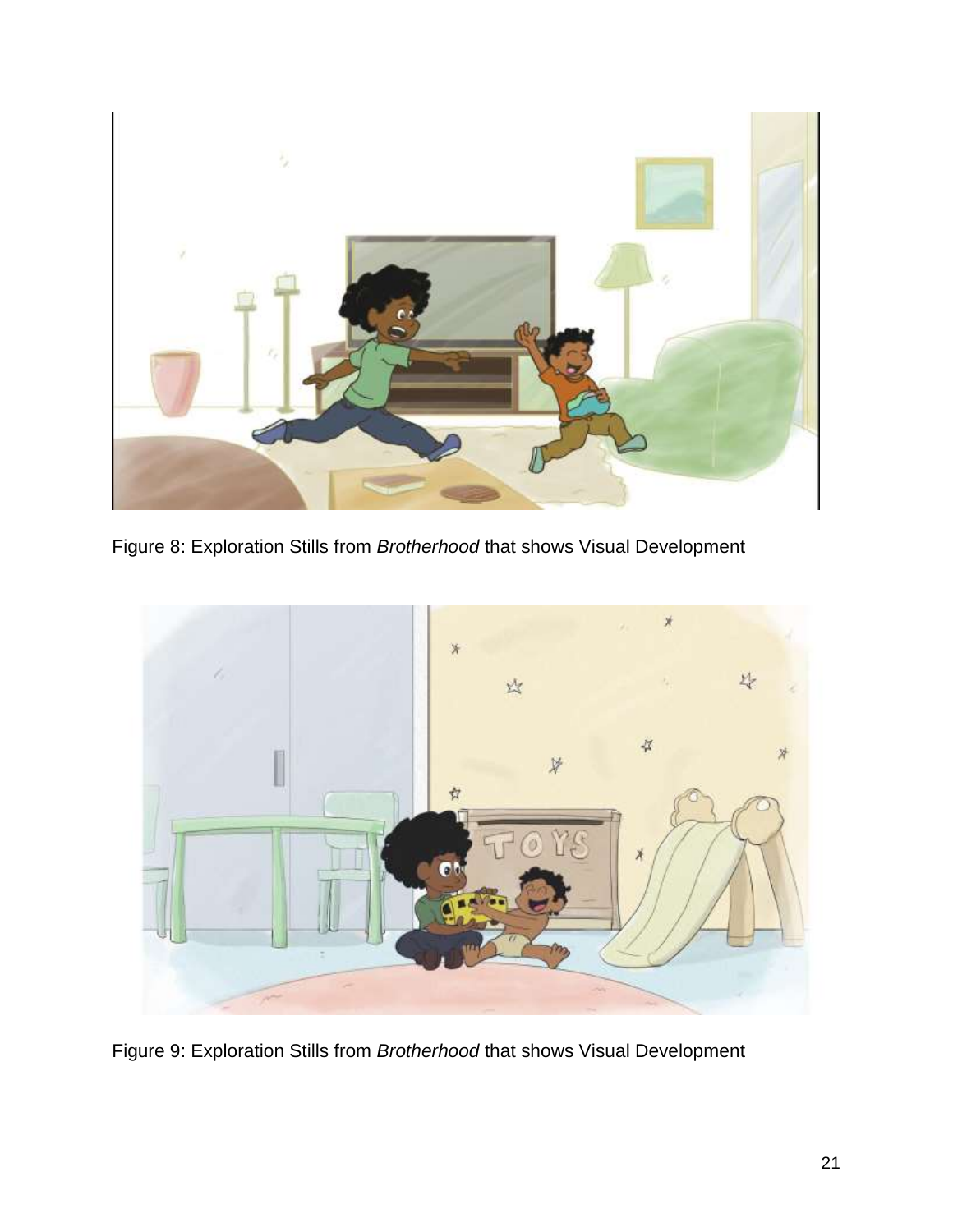

Figure 10: Exploration Stills from *Brotherhood* that shows Visual Development